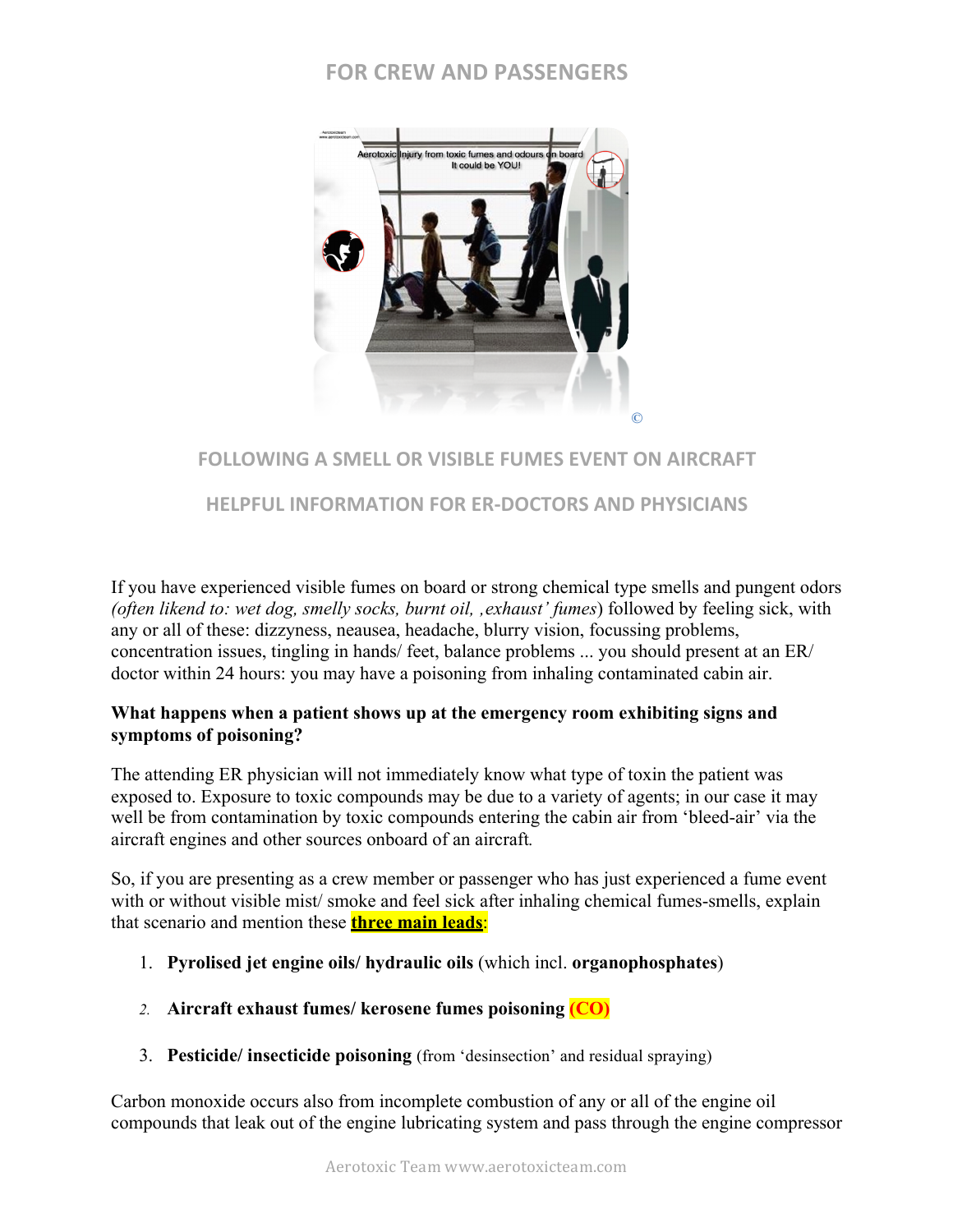### section.

The **CO** from jet engines can occur both from ingestion of **jet engine exhaust** outside of the aircraft and **internally from thermal breakdown** and **incomplete combustion of lubricating oil that bypasses (leaks) from engine bearing seals.**

## Aircraft , exhaust' fume/kerosene compounds:

The following are substances to look for in "biomonitoring" and are specific to jet-engine pollution from kerosene, jet-oils and hydraulic fluids which entered via bleed-air/ incomplete combustion ( see above) outside airport air in to the cockpit and cabin breathing air, plus insecticides etc (these are only some of them!):

- *2-butanone\**
- *isopropanol\**
- *n-heptane\**
- *isohexane/ 2-methylpentane\**
- *n-hexane\**
- *n-octane\**
- *n-decane\**
- *2-heptanone\**
- *toluole\**
- *acetone*
- *acetylcholinesterase*
- *pesticides/insecticides:*
	- Ø *d-phenotrin*
	- Ø *permethrin and metabolites*

*\* NOTE: these compounds have been determined by the bio monitoring of several hundred crew members who have been exposed to such fume events by Dr Heutelbeck/ University Göttingen-Germany.*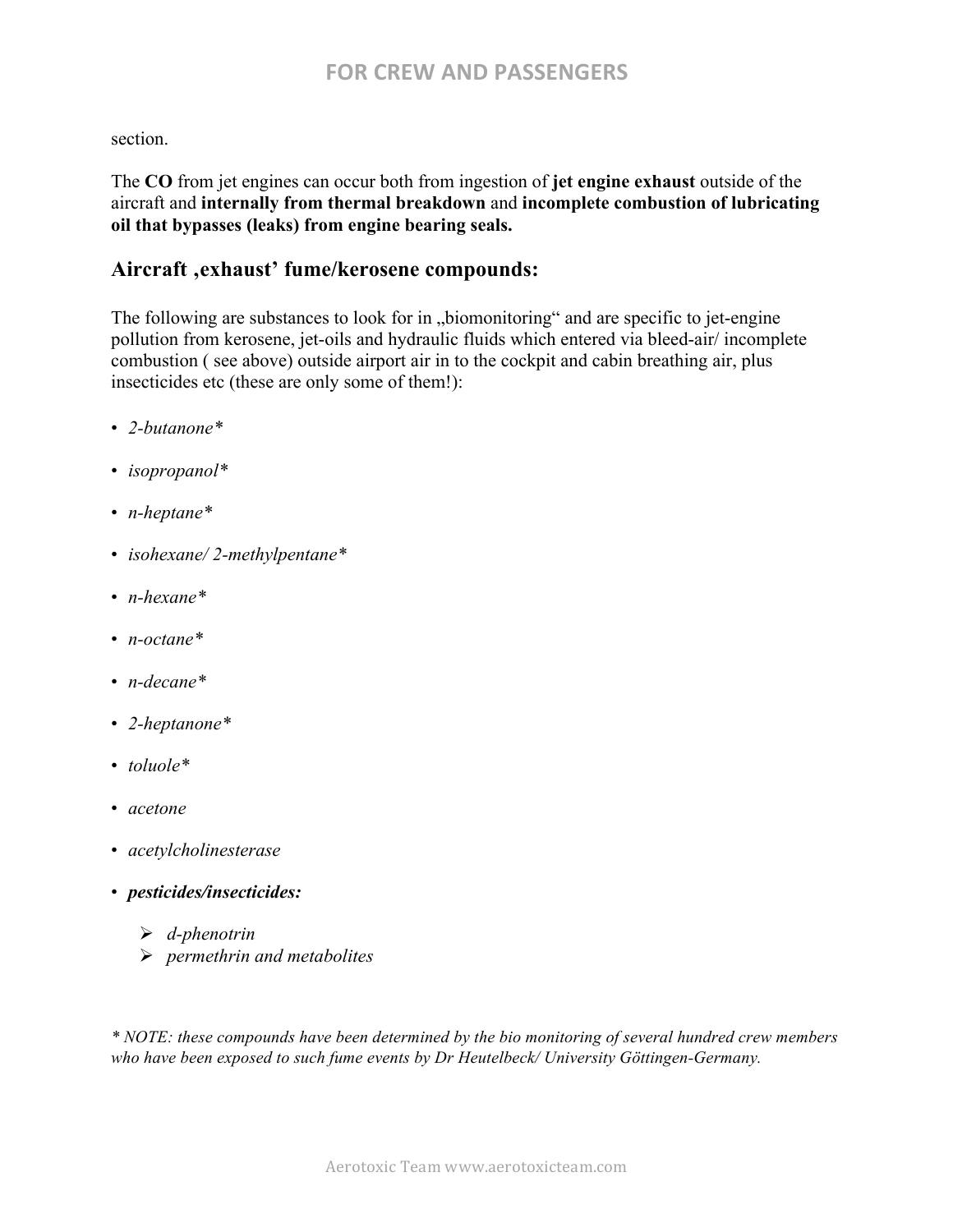# **Urine**

Day 1: Sample the first 3 urines after the event (each sample in a separate clean container). Over the next 5 days one sample first thing in the morning. Urine sampling containers can be purchased ahead in every drugstore or pharmacy at low prices and readily stored in your personal on board flight kit. **Keep them deep frozen or at least refrigerated ASAP when home or at a hotel.** 

- *2,5-hexandion (metabolite of n-hexan)*
- *o-cresol (metabolite of toluol)*
- *acetone*
- *tricresyl phosphate (-m-, -p-, -o-, mmp, MPP, ppp)*
- *triphenyl phosphate*
- *tributyl phosphate*
- *permethrin metabolites*

## **Organs**

Have all symptoms (listed below) examined and documented by specialized physicians:

- 1. Heartrhythm disorders\*
- 2. ECG recording\*
- 3. Shortness of breath\*
- 4. Lung function disorders\*

## **Brain related\* symptoms (cognitive test) :**

- 5.Confusion/ wordfinding issues/memory and concentration issues
- 6. Dizziness/ brainfog
- 7. Hearing problems/sudden tinnitus
- 8. Vision problems/ i.e.tunnel vision/ blurred vision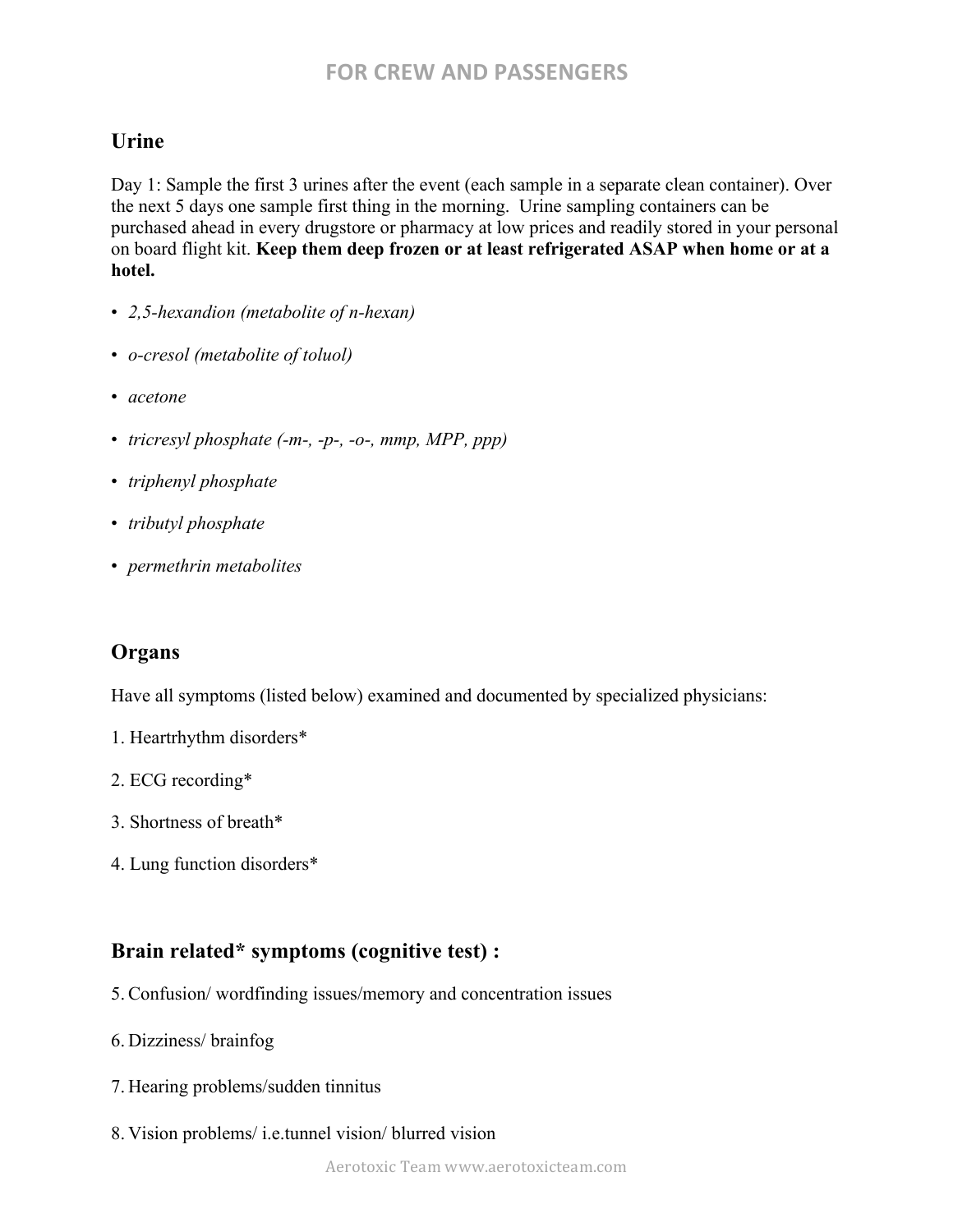# **FOR CREW AND PASSENGERS**

#### *Note \*: as performed by University Göttingen-Germany*

*Body fluid tests should be done straight after, or latest within 48 hours of exposure to contaminated aircraft air. At least get blood drawn (2 samples at 5ml) and save (3) samples of urine. Store them in the deep freeze of your fridge until you can get them tested*

#### *The CO tests must be done within 2 – 3 hours of exposure.*

*Request copies of all testing done for your personal file! Note the aircraft type, tail number, flight number and date of flight. And don't forget to report to the aviation authorities such as FAA (USA), CAA (UK), LBA (Germany) etc., and write a formal complaint to the airline!*

More tests after exposure can be done at a later stage, please refer to www.aerotoxicteam.com Laboratory'. Scientific articles can also be found under 'Science'.

# **GENERAL INFORMATION**

### **Some examples of first step actions**

Physicians generally evaluate the patient right off for certain basic body functions. Some assessments include the degree to which airways are open or closed, the rate and depth of breathing and circulation (heart rate, blood pressure, etc.). If the patient appears to have been exposed to a toxin externally (i.e.via the skin) measures are taken immediately to decontaminate the skin of the toxic substance.

#### **Looking for Clues**

Once basic body functions have been deemed stable, the doctor may be able to determine what class of toxin is responsible for the poisoning – for this the above lists will help! Patients who are showing clear signs of altered mental status are given a test to determine glucose level, since this is the brain's only nourishment. If the glucose level is low, then doctors will give the patient an IV drip of fluid containing dextrose, a sugar solution. We have found that giving oxygen (O2) also helps!

Electrocardiograms (ECG or EKG) are performed on all patients who exhibit exposure to toxic compounds, as they may be good indicators of the type of toxin involved.

#### **Low Blood Pressure and Poisoning**

While many people may be familiar with the risks of hypertension in everyday life, hypotension "or low blood pressure" is a common symptom in poisoned patients and can result from a variety of factors, including dehydration or anaphylaxis (severe allergic reaction). In cases of hypotension, doctors will begin a specific type of IV drip and monitor the patient closely. If the patient does not respond to the IV, a vasopressor "a compound that constricts the blood vessels to increase blood pressure" should be administered.